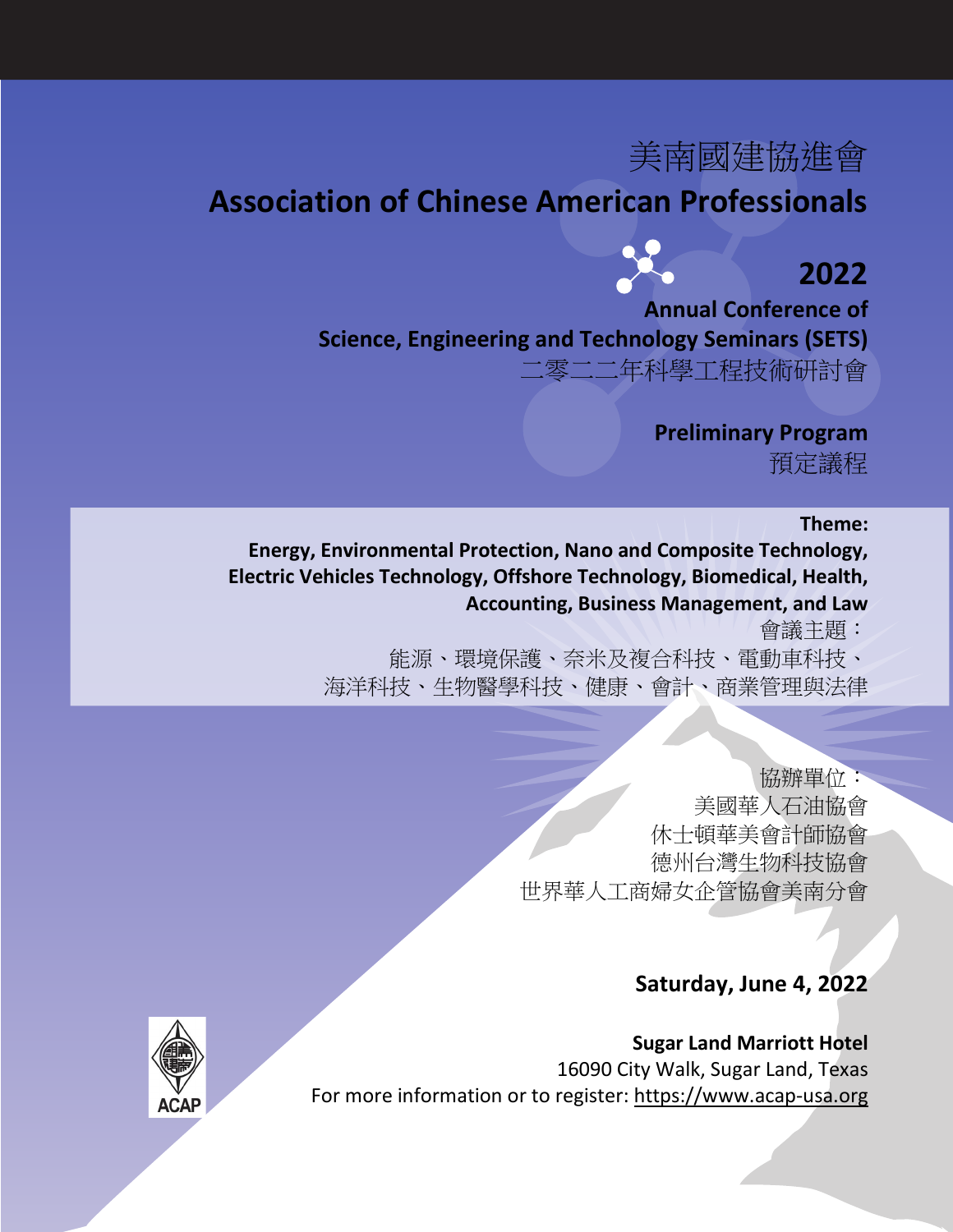| $9:00$ am -<br>12:00 pm | Energy Session (能源講座)<br><b>Chinese American Petroleum Association (CAPA)</b><br>美國華人石油協會 協辦                                                                                                                   |
|-------------------------|----------------------------------------------------------------------------------------------------------------------------------------------------------------------------------------------------------------|
|                         | Co-Chairs: Tzu-Hao Yeh (葉子豪), Ph.D., Research Reservoir Engineer, Shell<br><b>International E &amp; P</b><br>Chih-Cheng Lin (林志成), Senior Production Engineer, SME – Sand<br><b>Control, Shell Oil Company</b> |
| <b>Speaker:</b>         | Jay Chen, Team Lead, Deep Learn & AI, Shell International E&P                                                                                                                                                  |
| Topic:                  | Machine Learning in Oil & Gas Exploration                                                                                                                                                                      |
| <b>Speaker:</b>         | <b>Frank Frey, Principle, GHD</b>                                                                                                                                                                              |
| Topic:                  | <b>Hydrogen Transport</b>                                                                                                                                                                                      |

**Speaker: Chih-Cheng Lin (**林志成**), Senior Production Engineer, Shell Oil USA**

Topic 1: A New Deepwater Oil Production Project in Gulf of Mexico<br>Topic 2: The Cleaner Hydrocarbon Energy Projects – Big Gas & LNG The Cleaner Hydrocarbon Energy Projects - Big Gas & LNG Projects

| $9:00$ am -<br>12:00 pm | Environmental Protection Session (環境保護講座)                                                                                                                                                                                   |
|-------------------------|-----------------------------------------------------------------------------------------------------------------------------------------------------------------------------------------------------------------------------|
| Chair:                  | Edward T. Chen (陳天生), President, Chinese American Society of<br><b>Environmental Protection &amp; Safety, Houston, Texas</b>                                                                                                |
| Speaker:<br>Topic:      | Vance Nobe, President and CEO, Akari Energy, Houston<br>Solar Power: Meeting the Needs of the Rapidly Changing Economy                                                                                                      |
| <b>Speakers:</b>        | Jonathan Greene and Doug Coenen, Housing and Development<br>Department, City of Houston; Chi-Chung Chang, Ph.D., Principal<br>Consultant, CPD Consultants, Houston, Texas, Adjunct Faculty,<br><b>University of Houston</b> |
| Topic:                  | Impact of Wetland on Property Development and Engineering Design                                                                                                                                                            |
| Speaker:<br>Topic:      | Michael Liu, President, American P & G Corp., Houston, Texas<br>Taiwan's Wood Debris Waste Recycling                                                                                                                        |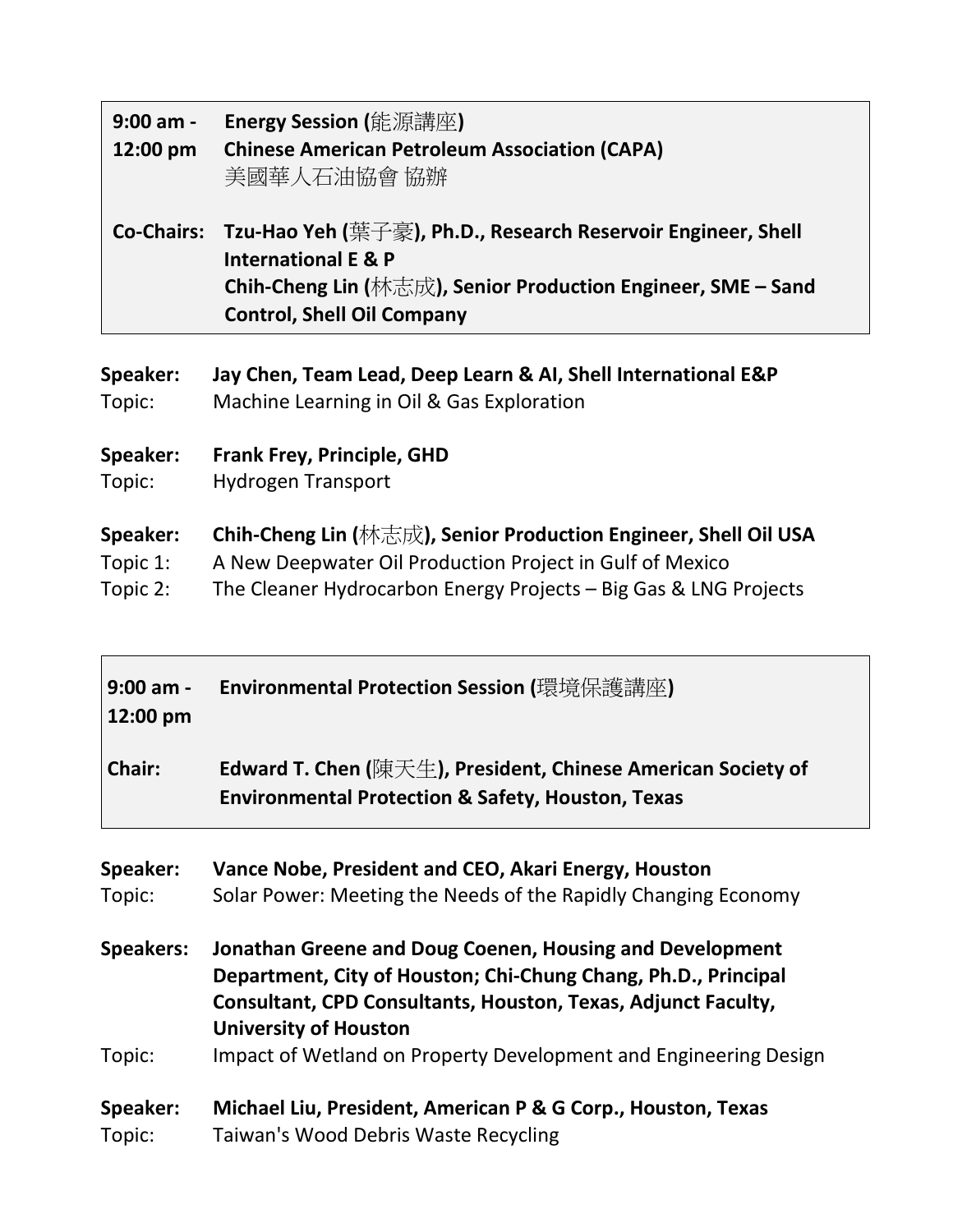**Speakers: Ying-Jen Chou (**卓英仁**), Ph.D., Technical Director, Greenland Environmental Co., Taipei, Taiwan; Jeff Kao (**高家傑**), Ph.D., Senior Consultant, Greenland Environmental Co., Taipei, Taiwan; Chih-An Lee(**李致安**), General Manager, Greenland Environmental Co., Taipei, Taiwan; Cheng-Mao Tseng (**曾正茂**), Ph.D., Consultant and Deputy General Manager, Greenland Group, Taipei, Taiwan; Ming-Chih Mitch Shih (**施明志**), Ph.D., Project Manager, America Greenland Environmental Co., USA**

Topic: A Case Study on Soil Pollution Remediation of CPC Corporation, Taiwan (台灣中油公司土壤汚染整治個案研究)

| $8:30$ am - | Nano and Composite Technology Session (納米及複合科技講座)                           |
|-------------|-----------------------------------------------------------------------------|
| 12:00 pm    |                                                                             |
|             |                                                                             |
|             | Co-Chairs: Howard Paul (浦浩德), Ph.D., P.E., Engineering Manager, America P & |
|             | G Co.                                                                       |
|             | Guoqiang Li (李國強), Ph.D., Louisiana State University                        |

| Speaker:         | Howard Paul (浦浩德), Ph.D., P.E., Engineering Manager, America P & G<br>Co.<br>New Nano Additives Commercially Produced for Engineering Plastics |
|------------------|------------------------------------------------------------------------------------------------------------------------------------------------|
| Topic:           | Upgrade (商業生產新型納米添加劑用於工程塑料的升級)                                                                                                                 |
| <b>Speakers:</b> | Adithya Challapalli and Guoqiang Li (李國强), Ph.D., Professor,                                                                                   |
|                  | Department of Mechanical & Industrial Engineering, Louisiana State                                                                             |
|                  | University, Baton Rouge, LA                                                                                                                    |
| Topic:           | Light-Weight Structural Optimization Through Biomimicry, Machine<br>Learning and Inverse Design (輕量級結構優化通過仿生學, 機器學習和<br>逆向設計)                  |
| <b>Speakers:</b> | Cheng Yan and Guoqiang Li (李國强), Ph.D., Professor, Department of                                                                               |
|                  | Mechanical & Industrial Engineering, Louisiana State University, Baton<br>Rouge, LA                                                            |
| Topic:           | Machine Learning Assisted Discovery of New Thermoset Shape Memory<br>Polymers (機器學習輔助發現新的熱固性形狀記憶聚合物)                                           |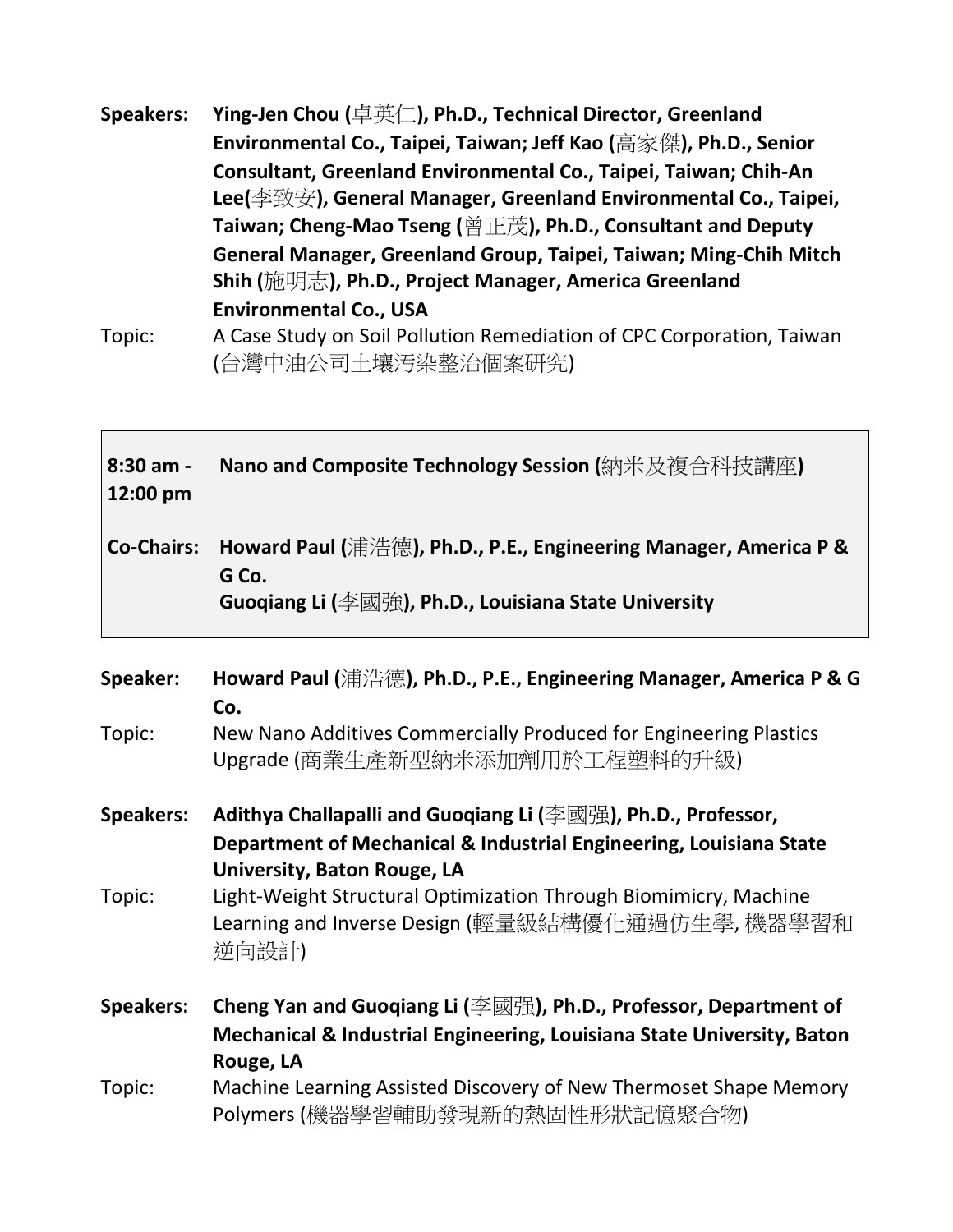| <b>Speakers:</b> | John Konlan and Guoqiang Li (李國强), Ph.D., Professor, Department of<br>Mechanical & Industrial Engineering, Louisiana State University, Baton<br>Rouge, LA          |
|------------------|--------------------------------------------------------------------------------------------------------------------------------------------------------------------|
| Topic:           | Multi-Functional Laminated Composites with Damage Self-Healing, Shape<br>Memory, Deicing, and Damage Sensing Properties (多功能層壓複合材料<br>具有損傷自癒,形狀記憶,除冰和損傷傳感特性)       |
| Speaker:         | Lanre Tanimola, Director of Innovation, Nanoswitch Inc., Texas                                                                                                     |
| Topic:           | Nanostructured Transparent Insulation Materials for Multifunctional<br>Applications (多功能應用的納米結構透明絕緣材料)                                                             |
| <b>Speakers:</b> | Guoqiang Li (李國强), Ph.D., and Xiaming Feng, Professor, Department<br>of Mechanical & Industrial Engineering, Louisiana State University,<br><b>Baton Rouge, LA</b> |
| Topic:           | Multifunctional Vitrimers (多功能的玻璃體)                                                                                                                                |
| <b>Speakers:</b> | Siavash Sarrafan, Xiaming Feng, and Guoqiang Li (李國强), Ph.D.,                                                                                                      |
|                  | Professor, Department of Mechanical & Industrial Engineering,<br>Louisiana State University, Baton Rouge, LA                                                       |
| Topic:           | A Two-Way Shape Memory Polymer Based Syntactic Foam with Large                                                                                                     |
|                  | Recovery Stress and Actuation Strain, and High Energy Output (一種雙向<br>形狀記憶聚合物機複合泡沫,具有大的恢復應力,驅動應變和高能量輸<br>出)                                                        |

\* Receive up to 3.5 hours of Professional Development Hours (PDH) by attending this session. Certificate will be issued as per request after conference. (參加者將獲取 3.5 PDHs. 根據要求會議後發出證書)

| 9:00 am -<br>$\vert$ 12:00 pm | CPA – Financial and Tax Session (專業會計師講座)<br><b>Houston Society of Chinese American CPAs (HSCACPAs)</b><br>休士頓華美會計師協會 協辦 |
|-------------------------------|--------------------------------------------------------------------------------------------------------------------------|
| Chair:                        | Shu (Carol) Wang $(\pm \hat{\mathbf{\hat{\pi}}})$ , CPA, CMCD LLC                                                        |

- **Speaker: Scott Bishop, MBA, CPA/PFS,CFP®, Executive Director of Wealth Solutions**
- Topic: Retirement Survival Planning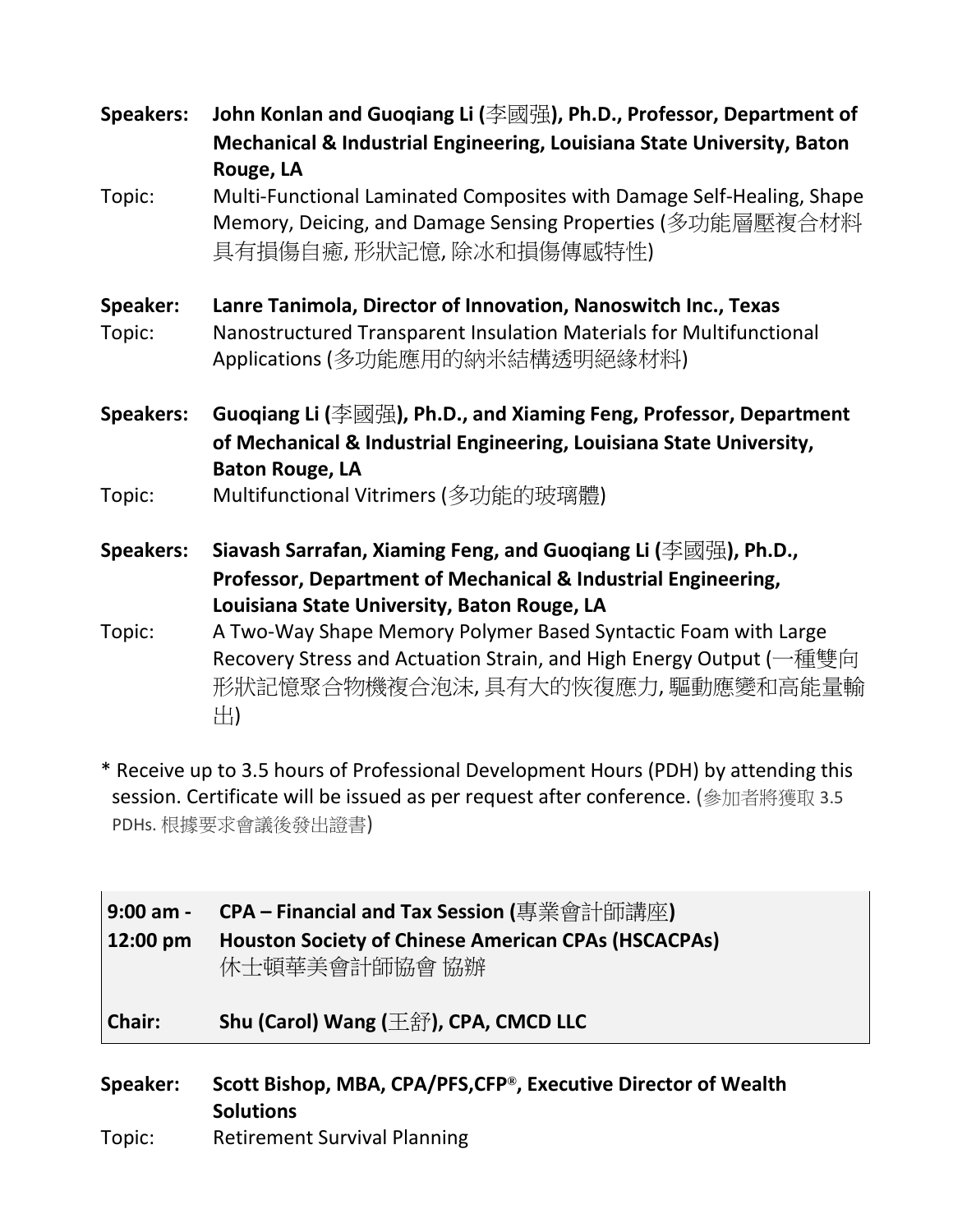#### **Speaker: Lisa Hao, CPA & MBA, Owner of Hao CPA PLLC**

#### Topic: Imputed Interest Rules and Regulations

\*依照美國會計師協會之規定,專業會計師執照持有人每年需有固定在職進修時數。本課程與 下午商業管理講座合乎美國會計師協會之規定,可算八小時進修時數。

\*Sign in, sign out, and completed evaluation forms are required for 8 CPE hours.

#### **9:00 am - Electric Vehicles Technology Session (**電動車科技講座**) 12:00 pm**

**Chair: Ching-Hwa Kiang (**江慶華**), Ph.D., Associate Professor, Department of Physics & Astronomy & Bioengineering, Rice University, Houston, TX**

**Speaker: Jennifer Chang (**張敏君**), CEO, Co-founder, Noodle Inc. (**拓連科技**)**  Topic: The Secret to Unlock Electric Vehicles Market (引爆電動車產業契機)

**12:00 pm - Luncheon and Keynote Address** 午餐及專題演講 **2:15 pm** 

**Master of Ceremonies: Jyh-Jong (Paul) Liou (**劉志忠**), ACAP President-Elect**

**Welcome Remark: Cecil Fong (**方宏泰**), ACAP President**

Lunch

#### **Keynote Speech**

- **Speaker: W.S. Winston Ho (**何文壽院士**), Ph.D., Academician of Academia Sinica (**中央研究院院士**), Academician of National Academy of Engineering (**美國國家工程院院士**), Distinguished Professor of Engineering in the William G. Lowrie Department of Chemical and Biomolecular Engineering and the Department of Materials Science and Engineering, Ohio State University**
- Topic: CO2 Capture: Membrane and Other Technologies

Award Presentation: Distinguished Achievement and Outstanding Service Awards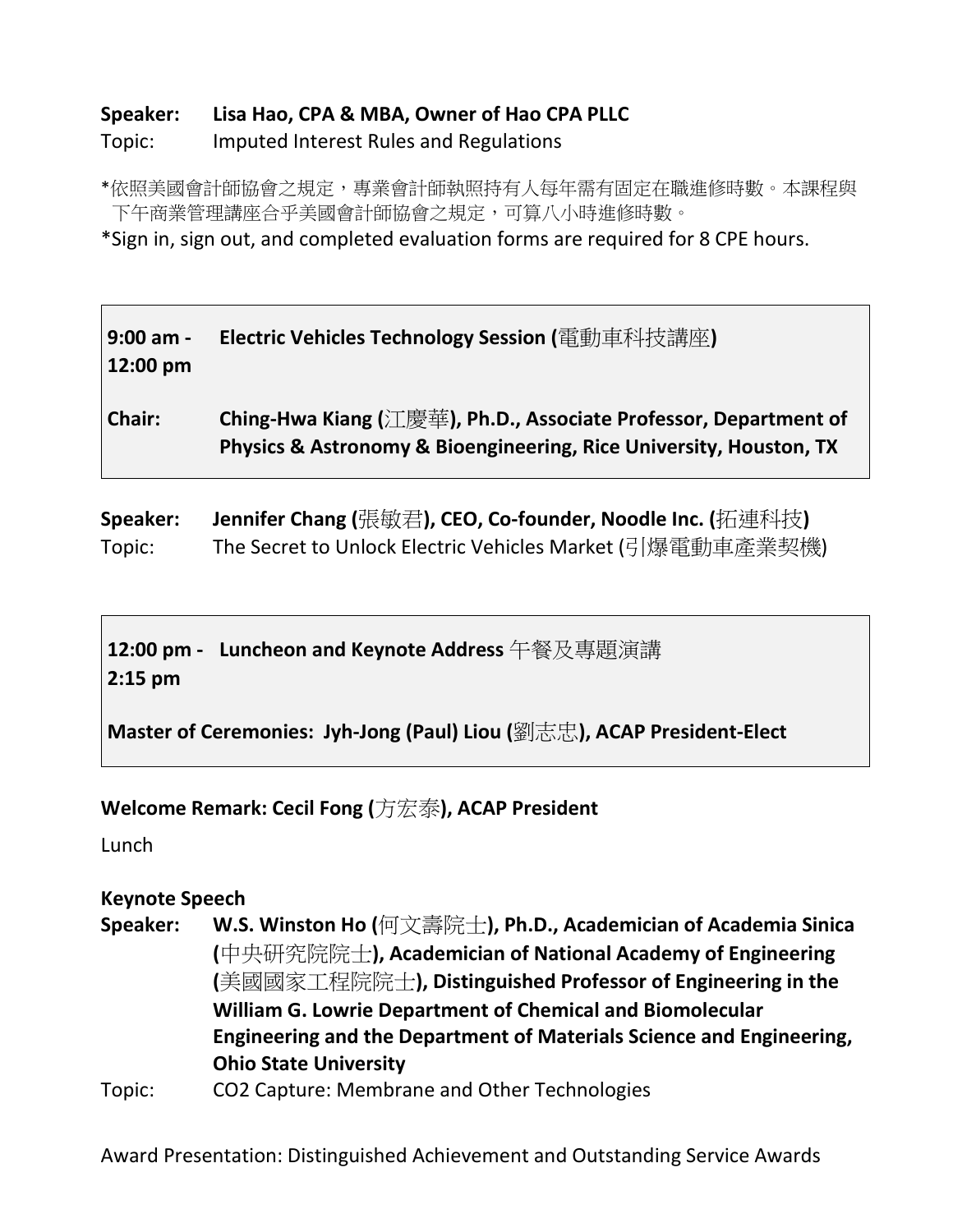| 2:30 pm -<br>5:30 pm | <b>Offshore Technology Session (</b> 海洋科技研討會)                                                                                                                                          |
|----------------------|----------------------------------------------------------------------------------------------------------------------------------------------------------------------------------------|
| Chair:               | Eric Chang (張書豪), Ph.D., P.E., Senior Lead Engineer, MCT<br>Engineering, Inc., Houston, TX                                                                                             |
| Speaker:<br>Topic:   | George Wang (汪秋文), Chief Technical Advisor, Genesis<br>A Holistic Subsea Structure Design Approach for Large Field Development<br>(大型油田開發的整體海底結構設計方法)                                  |
| Speaker:<br>Topic:   | Liang-Hai Lee (李良海), Ph.D., E.M. Consulting Services, LLC.<br>Propagating Instability in Subsea Pipelines (海底管道中的不穩定傳播)                                                                |
| Speaker:<br>Topic:   | Meng-Lung Liu (劉孟龍), Senior Engineer, American Bureau of Shipping<br>Subsea Mooring Chain Connector Strength and Fatigue Assessment (海底<br>繫泊鏈連接器強度和疲勞的評估)                             |
| Speaker:<br>Topic:   | Eric Chang (張書豪), Ph.D., P.E., Senior Lead Engineer, MCT Engineering<br>Inc.<br>Current Updates on Offshore Wind Floating and Fixed Foundation<br>Development (離岸風電浮動式和固定式水下基礎發展的近況更新) |

\* Earn up to 3 hours of Professional Development Hours (PDH) by attending this session. Certificate will be issued as per request after conference. (參加者將獲取 3 PDHs, 根據個人要求於會議後發出 PDH 證書)

 $\overline{\phantom{0}}$ 

| $2:30$ pm -       | Biomedical Session (牛物醫學科技講座)                                   |
|-------------------|-----------------------------------------------------------------|
| 5:30 pm           | <b>Texas Taiwanese Biotechnology Association (TTBA)</b>         |
|                   | 德州台灣生物科技協會 協辦                                                   |
|                   |                                                                 |
| <b>Co-Chairs:</b> | I-Wen Song (宋以文), Ph.D., University of Texas MD Anderson Cancer |
|                   | <b>Center</b>                                                   |
|                   | Shao-Ping (Emily) Yang (楊劭苹), University of Texas MD Anderson   |
|                   | <b>Cancer Center</b>                                            |
|                   | Pei-Yun (Jessica) Chuang (莊珮筠), Baylor College of Medicine      |
|                   |                                                                 |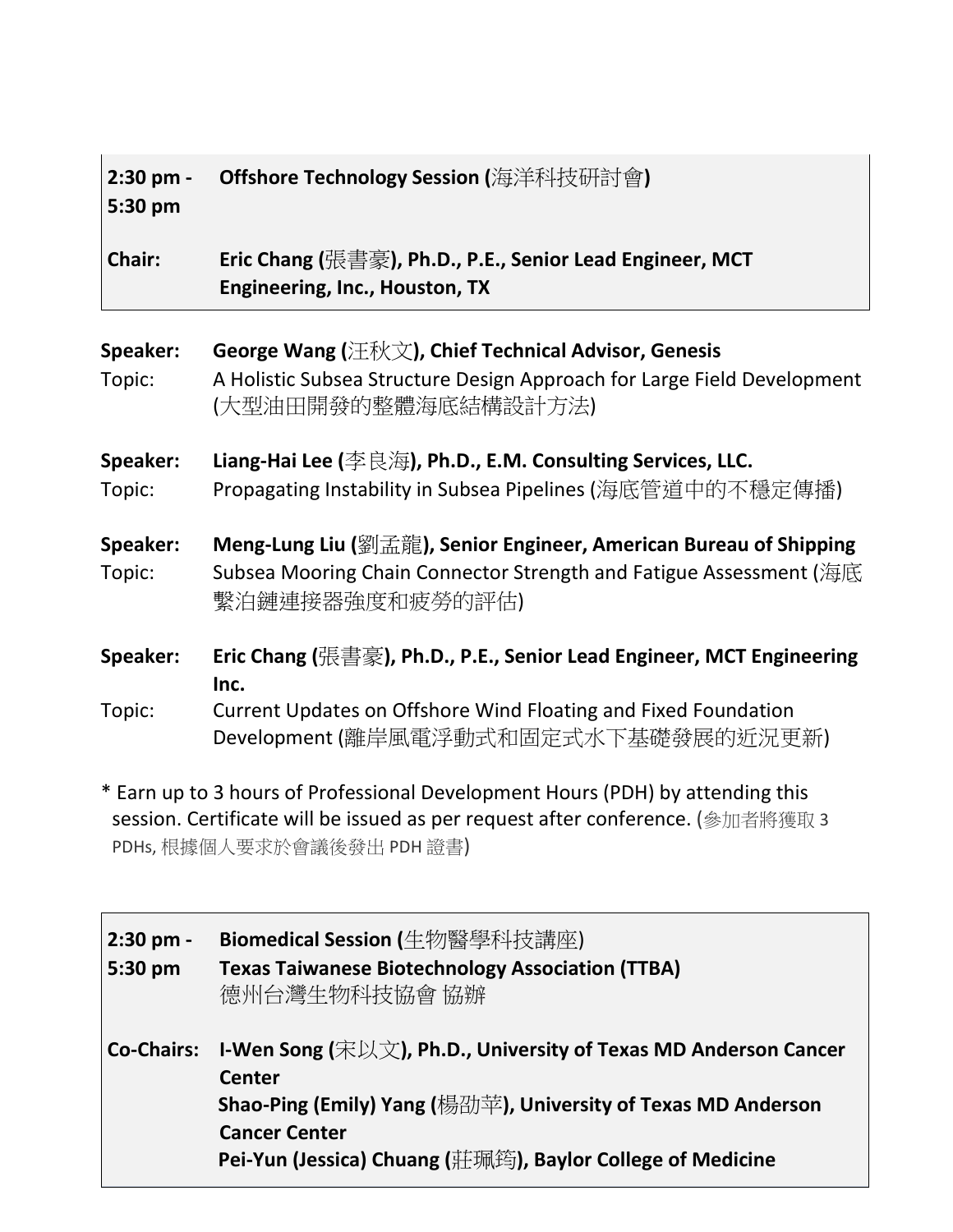| Speaker:           | Shih-Han Peggy Lee, Ph.D., Assistant Professor, University of Texas MD<br><b>Anderson Cancer Center, TX</b> |
|--------------------|-------------------------------------------------------------------------------------------------------------|
| Topic:             | A Journey of Landscaping: from Horticulture to Modern Cancer Research                                       |
| Speaker:           | Laising Yen (嚴來興), Ph.D., Associate Professor, Baylor College of<br><b>Medicine, TX</b>                     |
| Topic:             | Sink or Swim for Young Scientists - Are You Ready for Your Next Position<br>in the Academic Track?          |
| Speaker:           | Arthur Chang (張典正), Ph.D., HCLD, Professor, University of Texas<br>Health Science Center, San Antonio, TX   |
| Topic:             | Career Development and Networking Before and During the Era of<br>Pandemic                                  |
| Speaker:           | Shu-Hong Lin (林書弘), Ph.D., Senior Scientist, Computational Biology,<br><b>BioNTech, SE</b>                  |
| Topic:             | There and Back Again: A Journey Across Academia and Industry                                                |
| Speaker:<br>Topic: | Tsai-Yu Chen (陳摘字), Ph.D., Scientist, Lonza, TX<br>Un-expected Career in Cell and Gene Therapy CDMO         |

| $2:30$ pm -<br>5:30 pm | <b>Health Session (</b> 健康講座)                                   |
|------------------------|-----------------------------------------------------------------|
| Chair:                 | Hue-Teh Shih (施惠德), M.D., Ph.D.                                 |
| Speaker:               | Lu-Yu Hwang (黃綠玉), M.D., Professor, Department of Epidemiology, |

**Human Genetics and Environmental Science and Center for Infectious Diseases, UTHealth School of Public Health (SPH)** Topic: Epidemiology of Viral Hepatitis and Vaccination Prevention

**Speaker: Victor Ankoma-Sey, M.D., FACP, FAASLD, Director, Liver Transplant Program, Houston Methodist Hospital** Topic: Non-infectious Hepatitis and Hepatocellular Carcinoma- An Update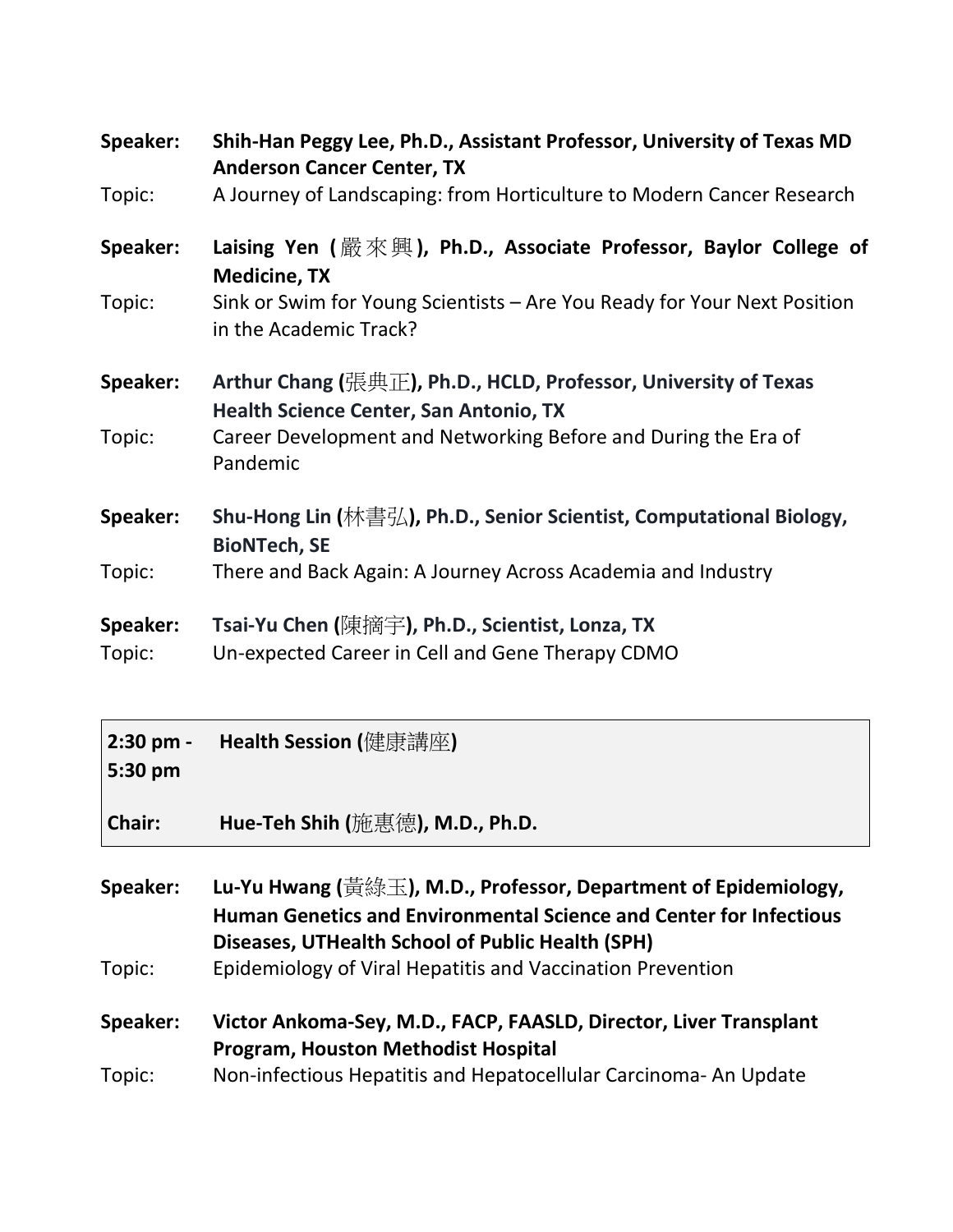**Speaker: Tzu-Hao (Howard) Lee (**李子豪**), M.D., Assistant professor, Department of Medicine and Surgery, Baylor College of Medicine** 

Topic: Viral Hepatitis and Hepatocellular Carcinoma (HCC)

| $2:30$ pm -<br>$5:30 \text{ pm}$ | Business Management Session (商業管理講座)<br><b>Global Federation of Chinese Business Women in Southern USA</b><br>(GFCBW)世界華人工商婦女企管協會美南分會協辦 |
|----------------------------------|-----------------------------------------------------------------------------------------------------------------------------------------|
| Chair:                           | Christi Yao (何真), President of GFCBW                                                                                                    |

| Speaker: | Leo Yao (姚義), Asia-Pacific Account Director, Visit Houston                           |
|----------|--------------------------------------------------------------------------------------|
| Topic:   | Creating a Joyful Life by MICE (借鏡 MICE 創造樂活生活)                                      |
| Speaker: | Ben Wu (吳炳輝), General Manager, First Commercial Bank Houston<br>Branch (第一銀行)        |
| Topic:   | Make Good Use of Banking Services and Be Your Lifelong Friend (善用銀<br>行服務,做您一輩子的好朋友) |

**2:30 pm - Law Session (**法律講座**) 5:30 pm** 

**Chair: Minnie Tsai (**蔡米惠**), Esq.**

| Speaker: | Kristen Quan Hammill, Esq., Managing Partner, Quan Law Group |
|----------|--------------------------------------------------------------|
| Topic:   | Trends in Immigration                                        |

- **Speaker: Megan Luh (**陸孟婷**), Esq., Associate, Porter Hedges**
- Topic: An Overview of Intellectual Property for STEM Professionals